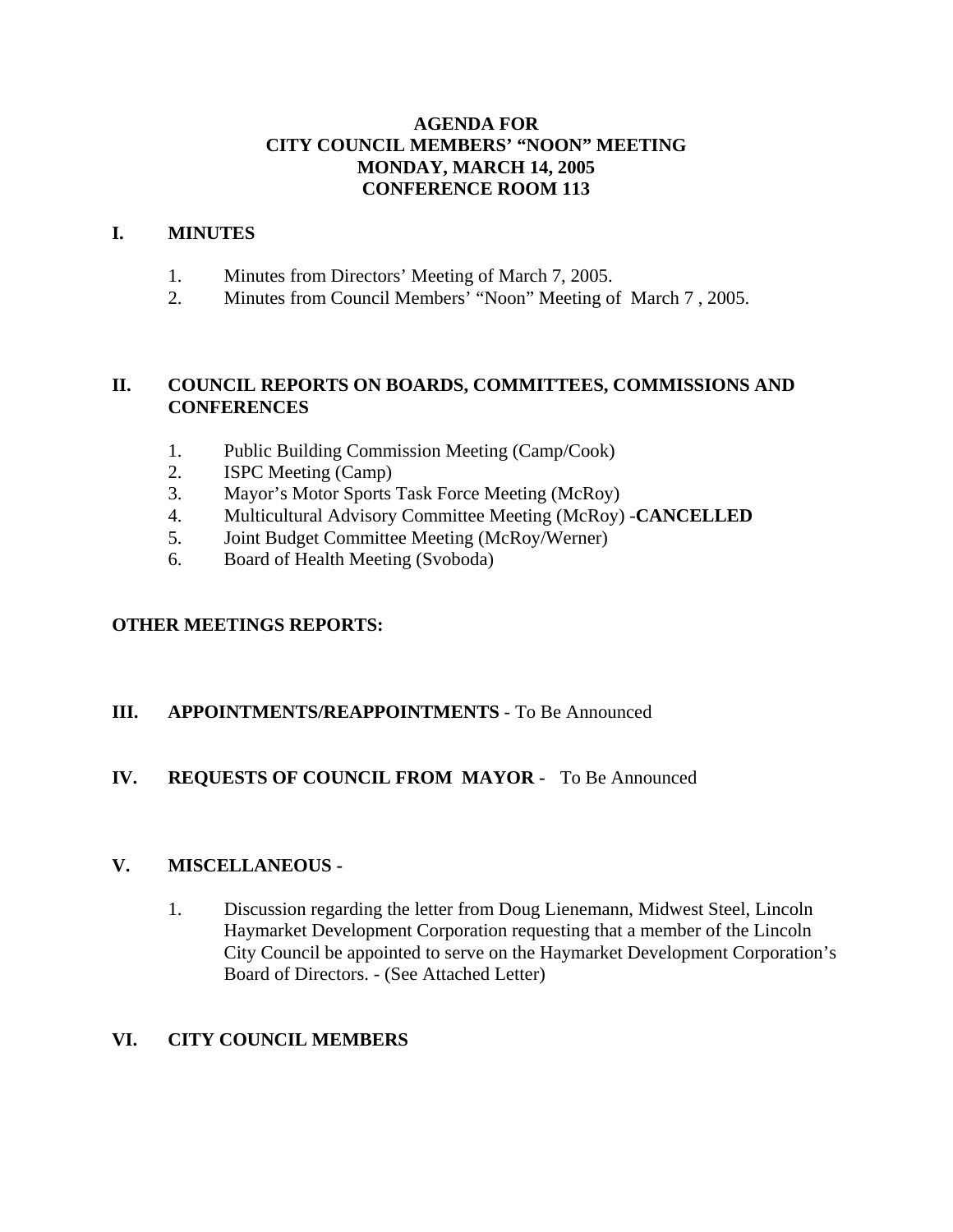#### **VII. MEETINGS/INVITATIONS -**

- 1. The Lincoln/Lancaster Substance Abuse Action Coalition May 9 & 10, 2005- First Evangelical Free Church, 3300 S. 84<sup>th</sup> Street - Substance Abuse Action Conference "Get on Track" - (See Invitation)
- 2. Cordially invited to a reception introducing Cordelia Okoye, MPH, PhD as the new Division Manager for Community Health Services, welcome her to the Health Department on Thursday, March 24, 2005 from 2:00 p.m. to 4:00 p.m. in Room 236 -(See Invitation)
- 3. 1<sup>st</sup> Choice Credit Union 2005 Annual Membership Meeting on Saturday, April 2, 2005 - 5:30 p.m., Social Hour - 6:30 p.m, Dinner - at Pershing Center, 226 Centennial Mall South - RSVP by March 25<sup>th</sup> to Jeanne McClure at 475-7059 or by E-Mail -(See Invitation)

## **VIII. ADJOURNMENT**

ca031405/tjg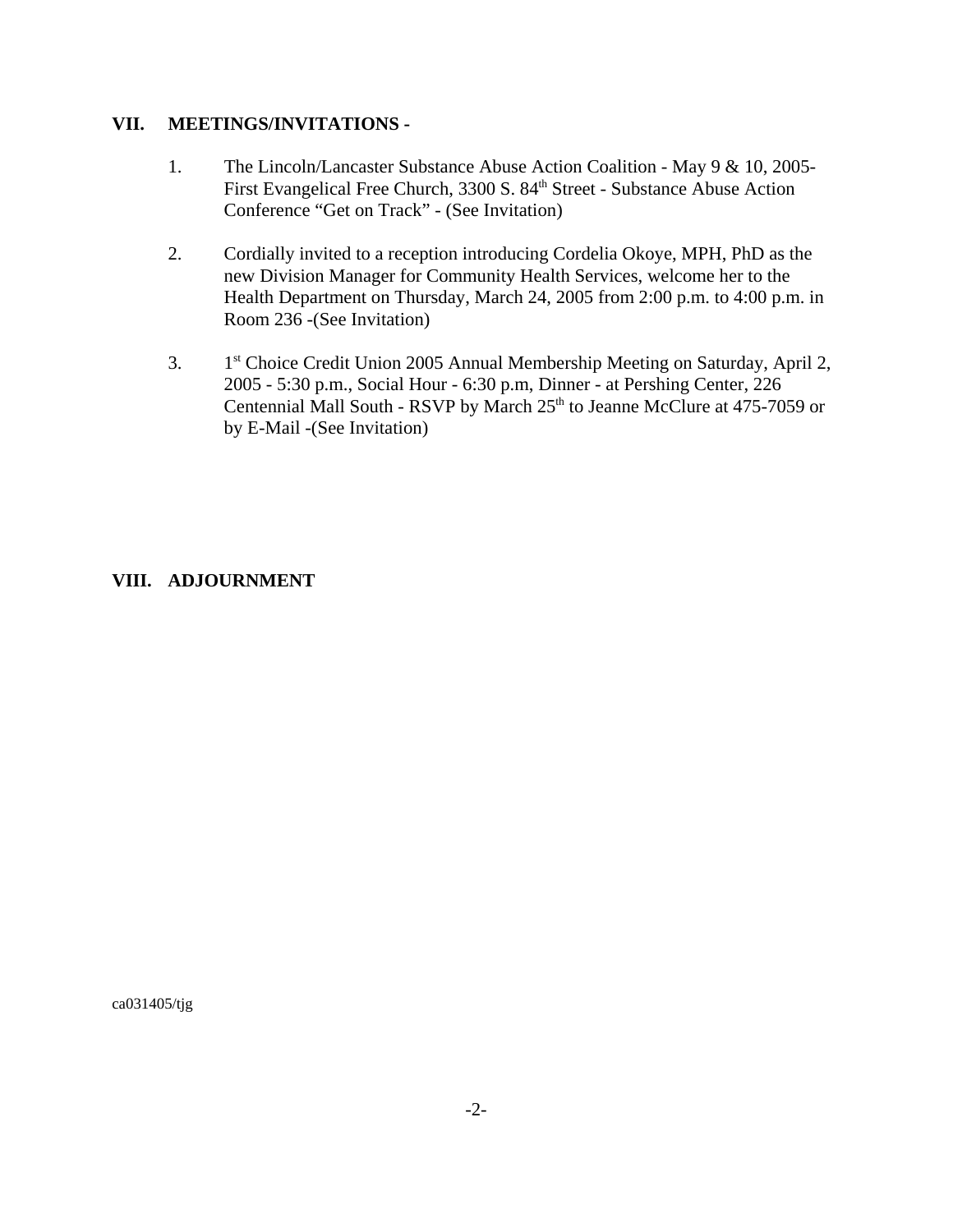

Lincoln Haymarket Development Corporation

335 North 8th, Suite B The Hardy Building Lincoln, Nebraska 68508  $(402)$  435-7496

March 7, 2005

Terry Werner, Chair Lincoln City Council County-City Building 555 South 10<sup>th</sup> Street - Room 111 Lincoln, NE - 68508

Dear Council Members:

We would like to request that a member of the Lincoln City Council be appointed to serve on the Haymarket Development Corporation's Board of Directors. We understand that this will take an action by the City Council as a body, and would request that this be done at your earliest convenience. The term will be for a three year period to be renewed by Council at the appropriate time.

Thank you. We appreciate your commitment to the community and your willingness to serve in this capacity.

Sincerely,

Doug Lienemann Midwest Steel

KS/jvr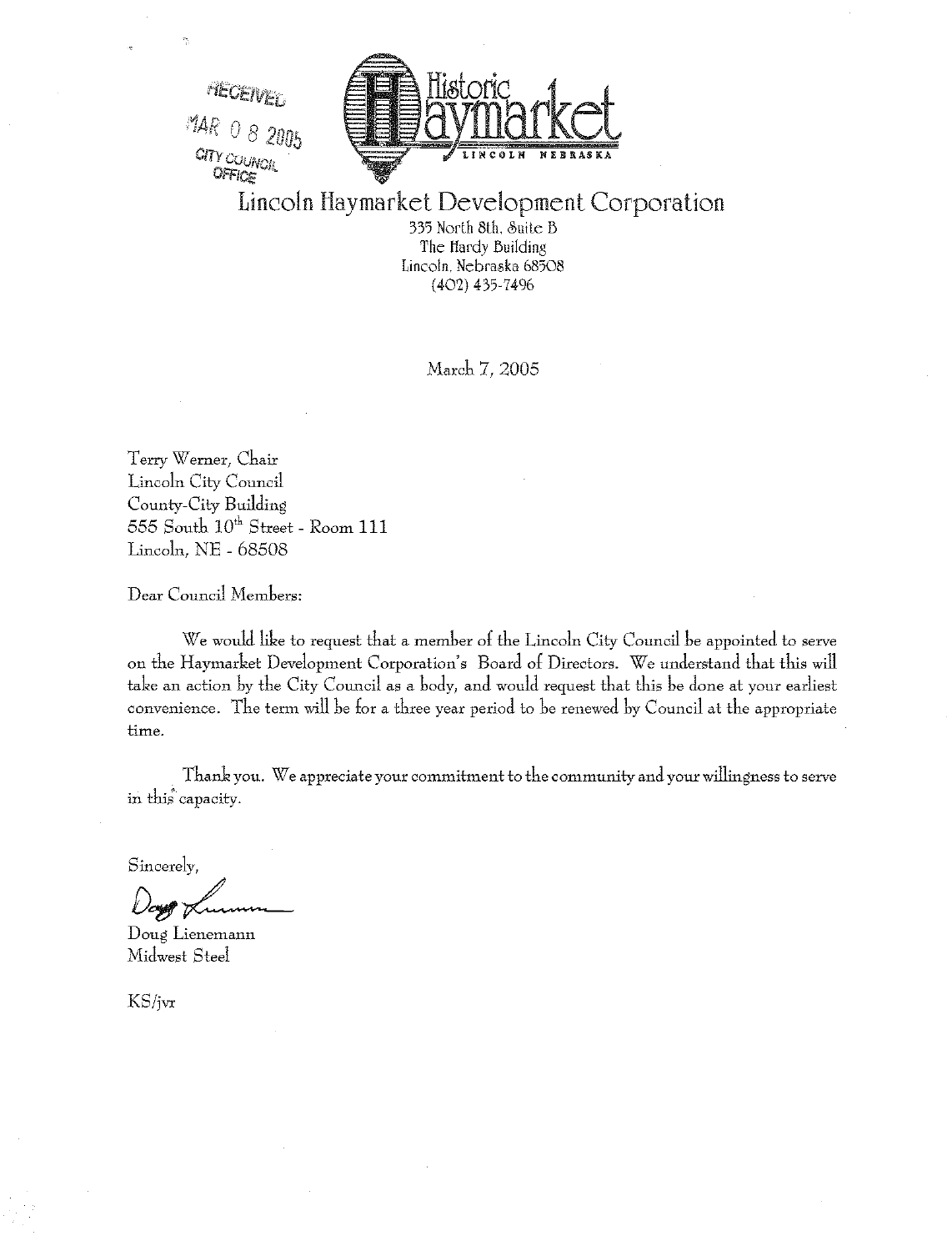# **MINUTES CITY COUNCIL MEMBERS' "NOON" MEETING MONDAY, MARCH 14, 2005** *CONFERENCE ROOM 113*

# MEETING CANCELLED

# ALL AGENDA ITEMS WILL BE HELD OVER TO THE MARCH 21<sup>ST</sup>, 2005 "NOON" MEETING

## **I. MINUTES**

- 1. Minutes from Directors' Meeting of March 7, 2005.
- 2. Minutes from Council Members' "Noon" Meeting of March 7 , 2005.

# **II. COUNCIL REPORTS ON BOARDS, COMMITTEES, COMMISSIONS AND CONFERENCES**

- 1. PUBLIC BUILDING COMMISSION (Camp/Cook)
- 2. ISPC (Camp)
- 3. MAYOR'S MOTOR SPORTS TASK FORCE (McRoy)
- 4. MULTICULTURAL ADVISORY COMMITTEE (McRoy) -**CANCELLED**
- 5. JOINT BUDGET COMMITTEE (McRoy/Werner)
- 6. BOARD OF HEALTH (Svoboda)
- **III. APPOINTMENTS/REAPPOINTMENTS**  To Be Announced

## **IV. REQUESTS OF COUNCIL FROM MAYOR -** To Be Announced

## **V. MISCELLANEOUS -**

1. Discussion regarding the letter from Doug Lienemann, Midwest Steel, Lincoln Haymarket Development Corporation requesting that a member of the Lincoln City Council be appointed to serve on the Haymarket Development Corporation's Board of Directors. - (See Attached Letter)